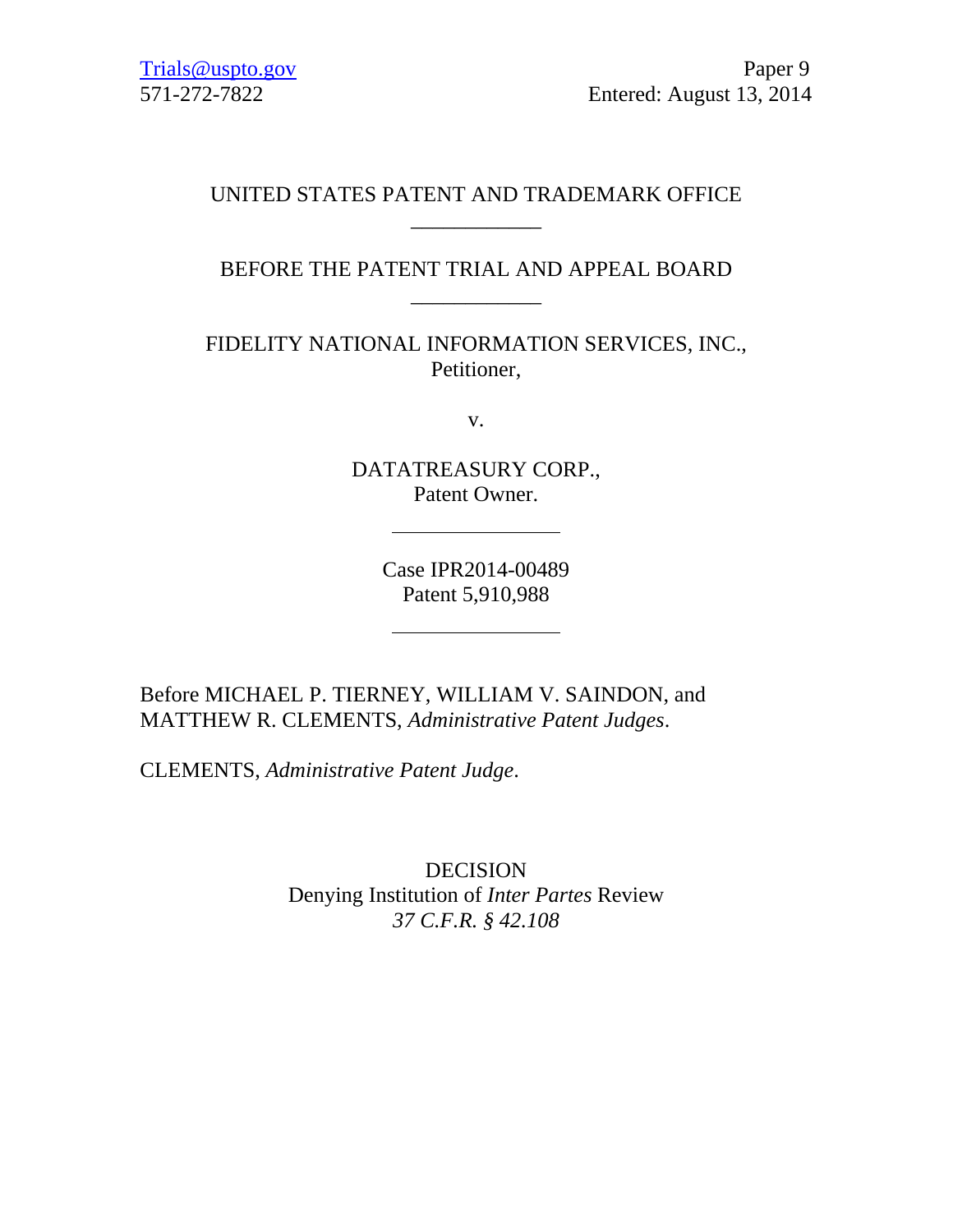### I. INTRODUCTION

Fidelity National Information Services, Inc. ("Petitioner") filed a Petition requesting *inter partes* review of claims 22-25, 36-50, and 66-123 ("the challenged claims") of U.S. Patent No. 5,910,988 (Ex. 1001, "the '988 patent"). Paper 2 ("Pet."). DataTreasury Corp. ("Patent Owner") filed a Preliminary Response. Paper 6 ("Prelim. Resp."). We have jurisdiction under 35 U.S.C. § 314.

Upon consideration of the Petition and Preliminary Response, we determine that the information presented by Petitioner has not established that there is a reasonable likelihood that Petitioner would prevail in showing unpatentability of the challenged claims of the '988 patent. Accordingly, the Petition is denied.

## *A. Related Proceedings*

Petitioner and Patent Owner indicate that the '988 patent is involved in three co-pending district court cases in the United States District Court for the Eastern District of Texas: *DataTreasury Corp. v. Fiserv, Inc.*, 2:13-cv-00431 (E.D. Tex. filed May 28, 2013); *DataTreasury Corp. v. Jack Henry & Associates, Inc. et al.*, 2:31-cv-00433 (E.D. Tex. filed May 28, 2013); and *DataTreasury Corp. v. Fidelity National Information Services, Inc. et al.*, 2:13-cv-00432 (E.D. Tex. filed May 28, 2013). Pet. 3-5; Paper 4, 2-3. Petitioner and Patent Owner also identify several closed district court proceedings involving the '988 patent. Pet. 3-5; Paper 4, 2-4.

Petitioner and Patent Owner also identify additional petitions for *inter partes* review and for covered business method review of the '988 patent: CBM2014-00021, CBM2014-00057, CBM2014-00087, and IPR2014- 00491. Pet. 3; Paper 4, 2; Paper 5, 1. Petitioner and Patent Owner also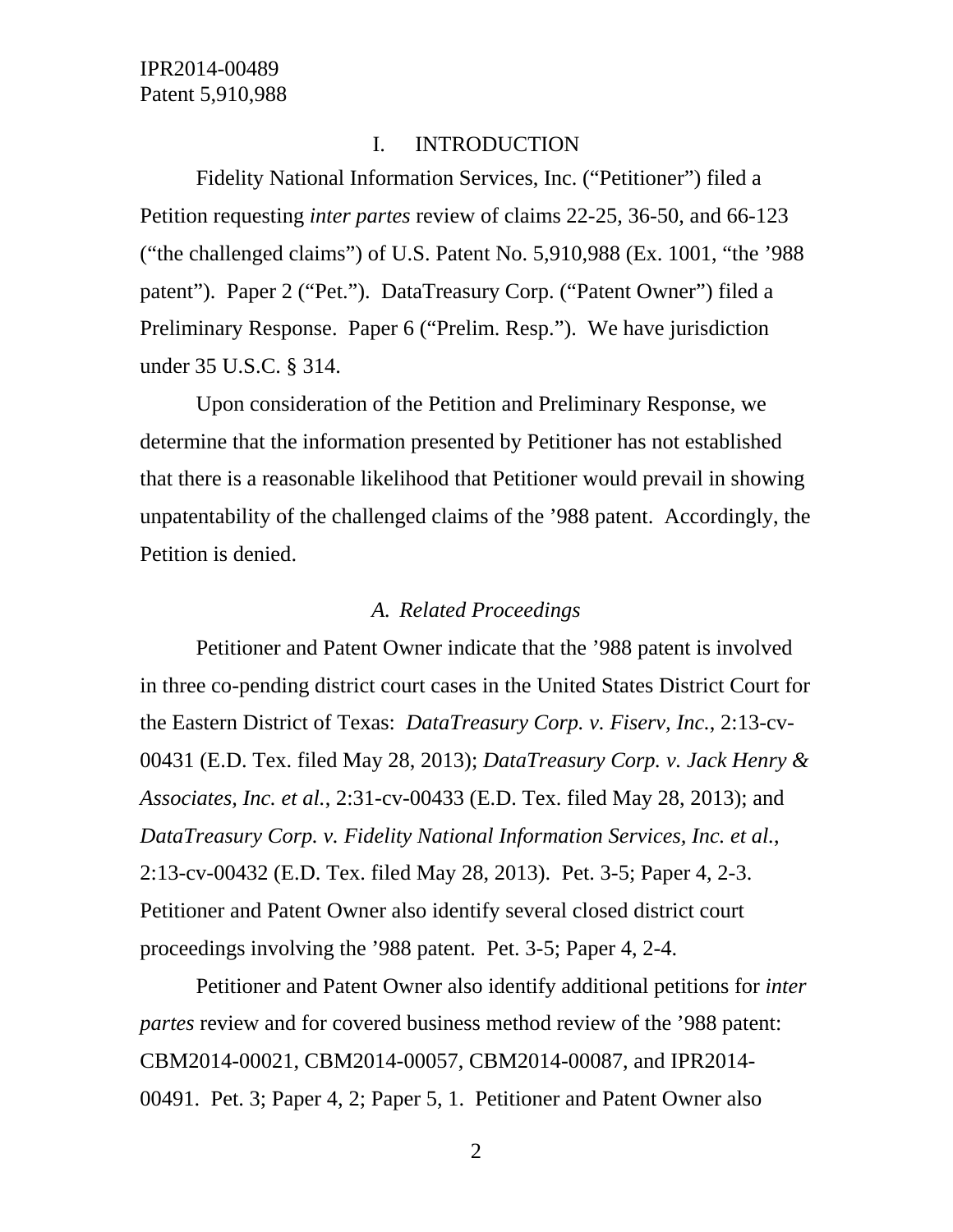identify petitions for *inter partes* review and for covered business method review of Patent Owner's related U.S. Patent No. 6,032,137: CBM2014-00020, CBM2014-00056, CBM2014-00088, and IPR2014- 00490. *Id.* Petitioner and Patent Owner also identify an *ex parte*  reexamination of the '988 patent (Control No. 90/012,537) (pending). Pet. 3; Paper 4, 2.

### *B. The '988 patent*

The '988 patent is directed to a system for remote data acquisition and centralized processing and storage of the acquired data. Ex. 1001, Abstract. An object of the invention is to provide an automated system to manage and store captured electronic and paper transactions from various activities including banking and consumer applications. *Id.* at 3:30–35. Generally, the '988 patent describes scanning documents using a scanner attached to a general purpose network computer that is connected via a carrier cloud to a server that inserts images and data received into a database. *Id.* at Figs. 1–2, 3:30–51, 4:60–67, 5:40–45, 16:38–45. Additionally, the general purpose network computer encrypts the images and data to provide a system with maximal security. *Id.* at 3:30–35, 7:31–35, 8:3–5.

Figure 1 of the '988 patent, provided below, depicts a preferred embodiment of the system having three major operational elements: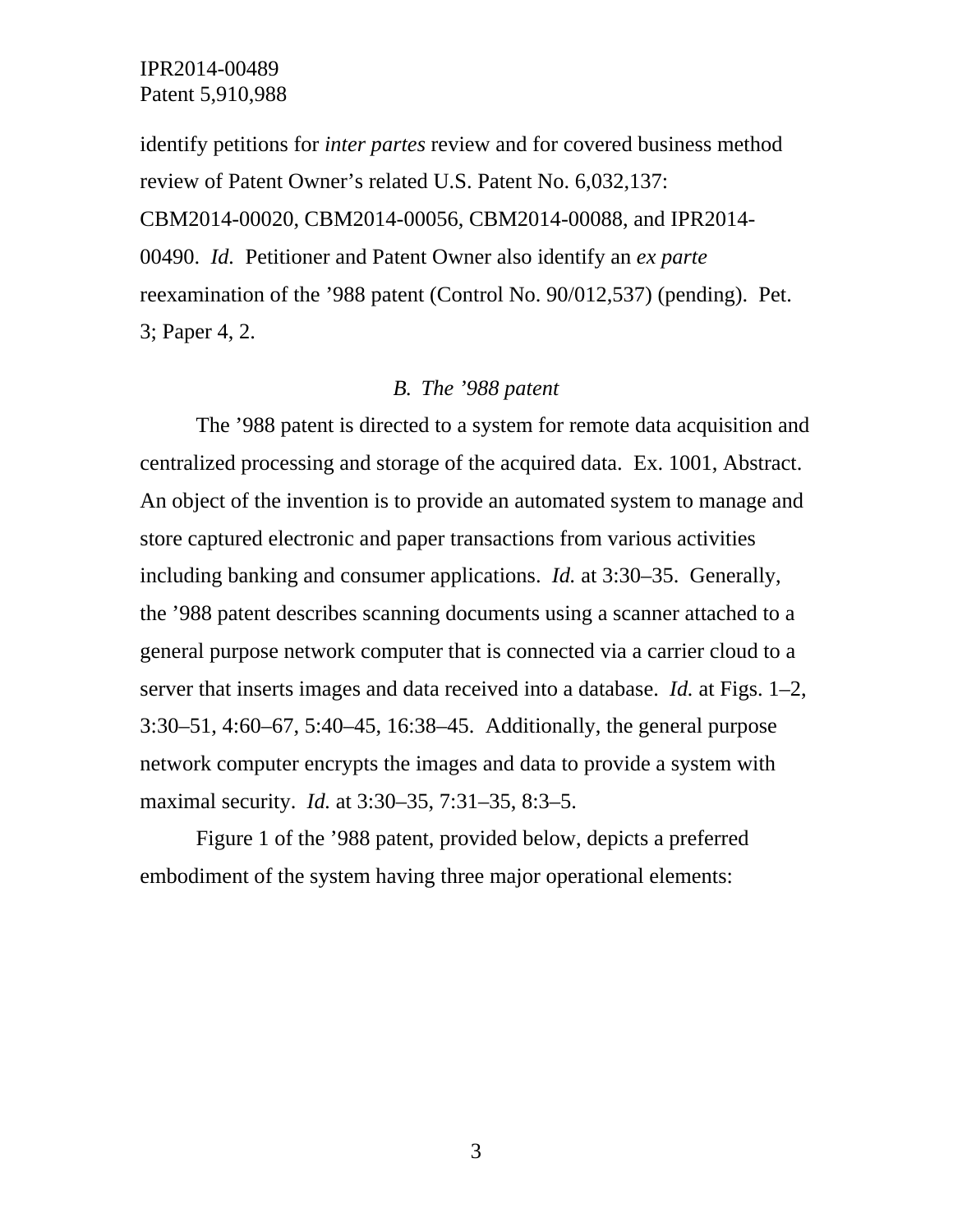

FIG. 1 (Amended)

The '988 patent describes the tiered arrangement depicted in Figure 1 as follows:

FIG. 1 shows the architecture of the DataTreasury<sup>TM</sup> System 100. The DataTreasury<sup>TM</sup> System 100 has three operational elements: the DataTreasury<sup>TM</sup> System Access Terminal (DAT) 200 (the remote data access subsystem), the DataTreasury<sup>™</sup> System Access Collector (DAC) 400 (the intermediate data collecting subsystem), and the DataTreasury<sup>TM</sup> System Processing Concentrator (DPC) 600 (the central data processing subsystem).

*Id.* at 4:60–67.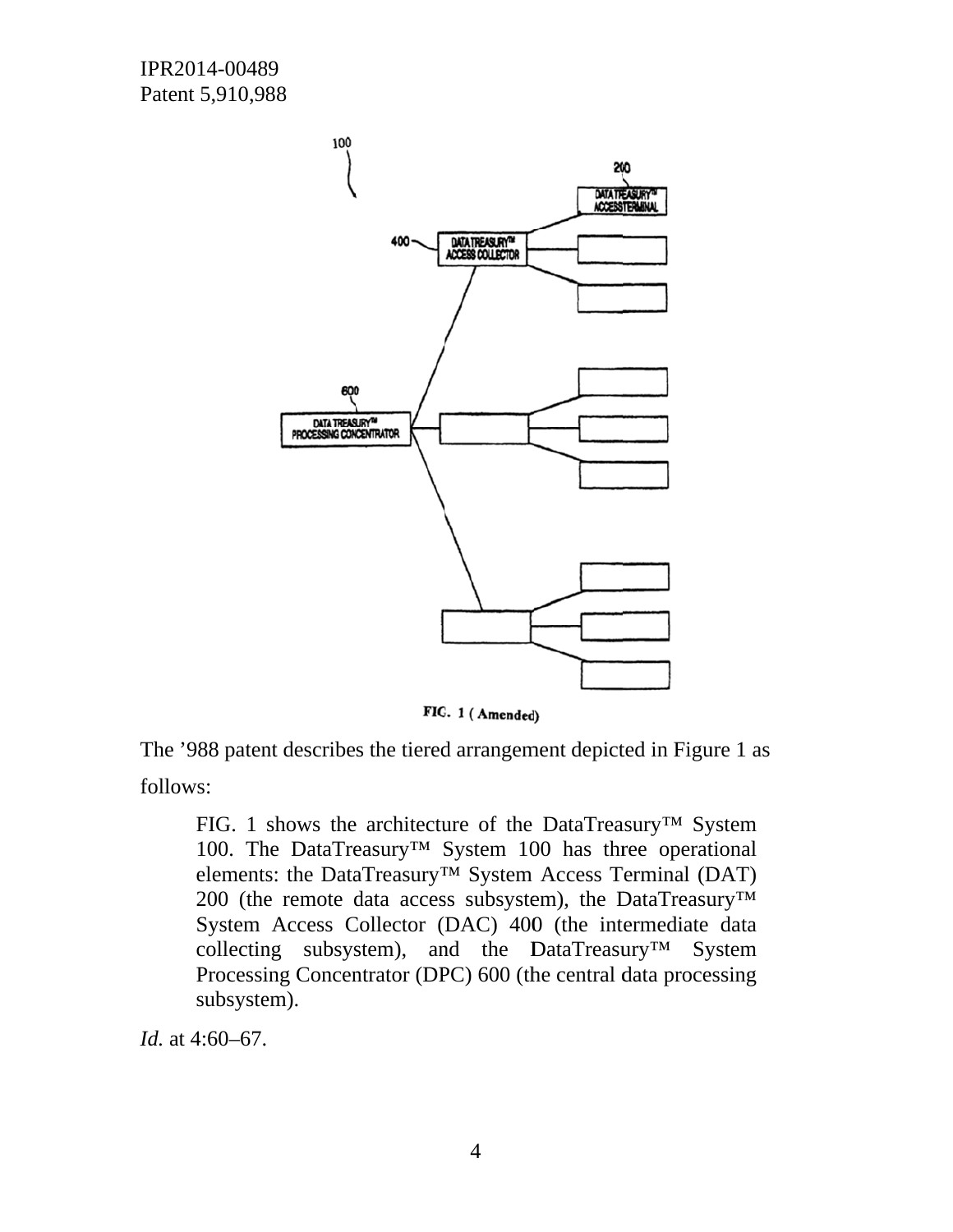IPR2014-00489 Patent 5,910,988

Figure 2 of the '988 patent, provided below, depicts a block diagram of the DAT (remote data access subsystem terminal):



FIG. 2 (Amended)

As shown in Figure 2, a scanner 202 is connected to a workstation 210, which is connected to a data system access collector 300. The workstation can be a general purpose computer and performs tasks including compressing, encrypting, and tagging a scanned bitmapped image. Id. at  $5:40-45, 7:31-35.$ 

The '988 patent is said to improve upon the prior art by providing an automated, reliable, secure system to process electronic and paper transactions. *Id.* at 3:25-29.

# C. Illustrative Claim

Independent claims 26 and 42 are illustrative of the challenged claims in the '988 patent and are reproduced below: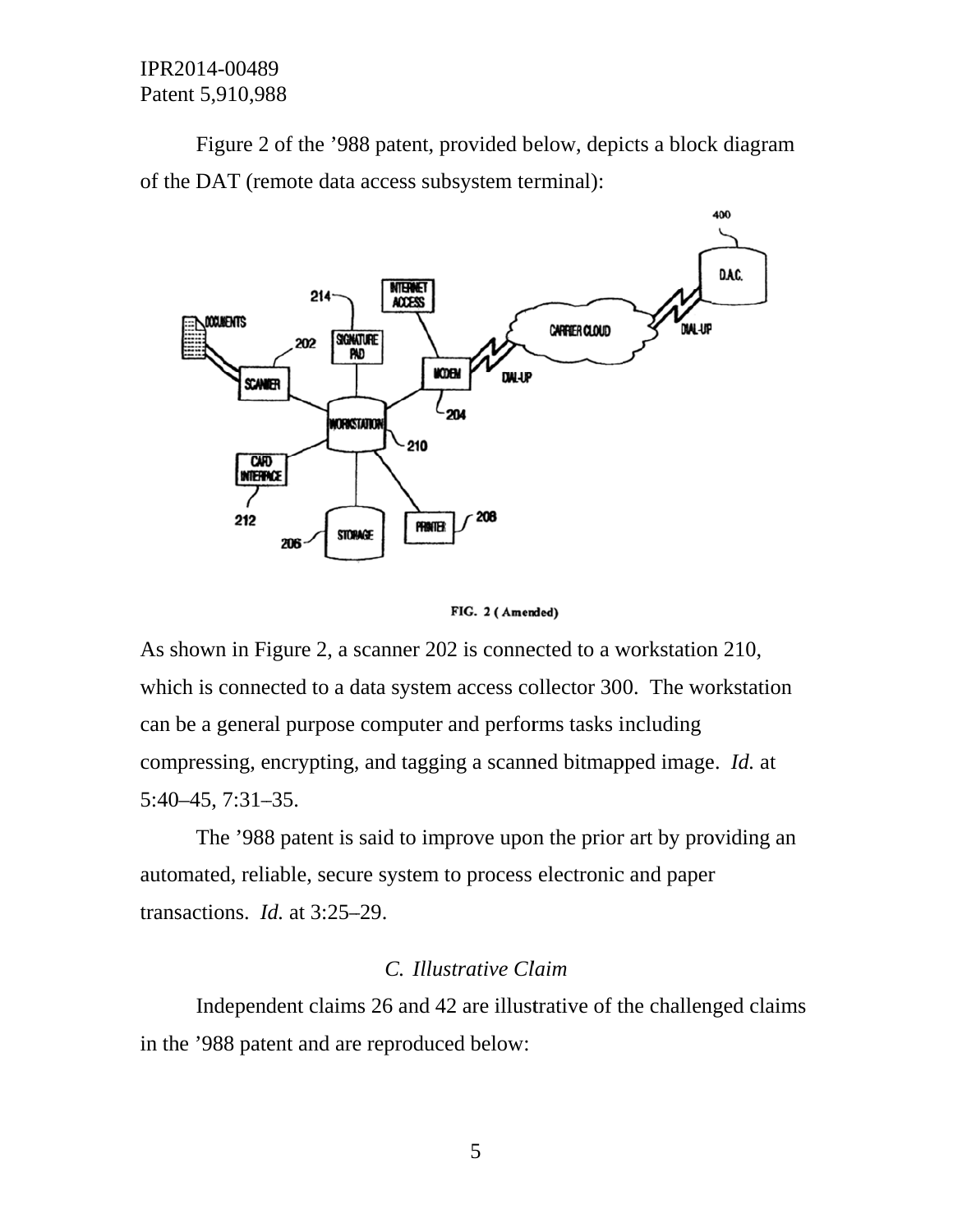26. A method for central management, storage and verification of remotely captured paper transactions from documents and receipts comprising the steps of:

capturing an image of the paper transaction data at one or more remote locations and sending a captured image of the paper transaction data;

managing the capturing and sending of the transaction data;

collecting, processing, sending and storing the transaction data at a central location;

managing the collecting, processing, sending and storing of the transaction data;

encrypting subsystem identification information and the transaction data; and

transmitting the transaction data and the subsystem identification information within and between the remote location(s) and the central location.

42. A communication network for the transmission of data within and between one or more remote data processing subsystems, at least one intermediate data collecting subsystem and at least one central subsystem forming a tiered architecture wherein each of said at least one central data processing subsystem communicate with a corresponding some of said at least one data collecting subsystem and each of said at least one data collecting subsystem communicate with a corresponding some of said one or more data processing subsystems, said data processing subsystem including an imaging subsystem for capturing images of documents and receipts, comprising:

at least one first local area network for transmitting data within a corresponding one of said one or more remote subsystems;

at least one second local area network for transmitting data within a corresponding one of said at least one intermediate subsystem;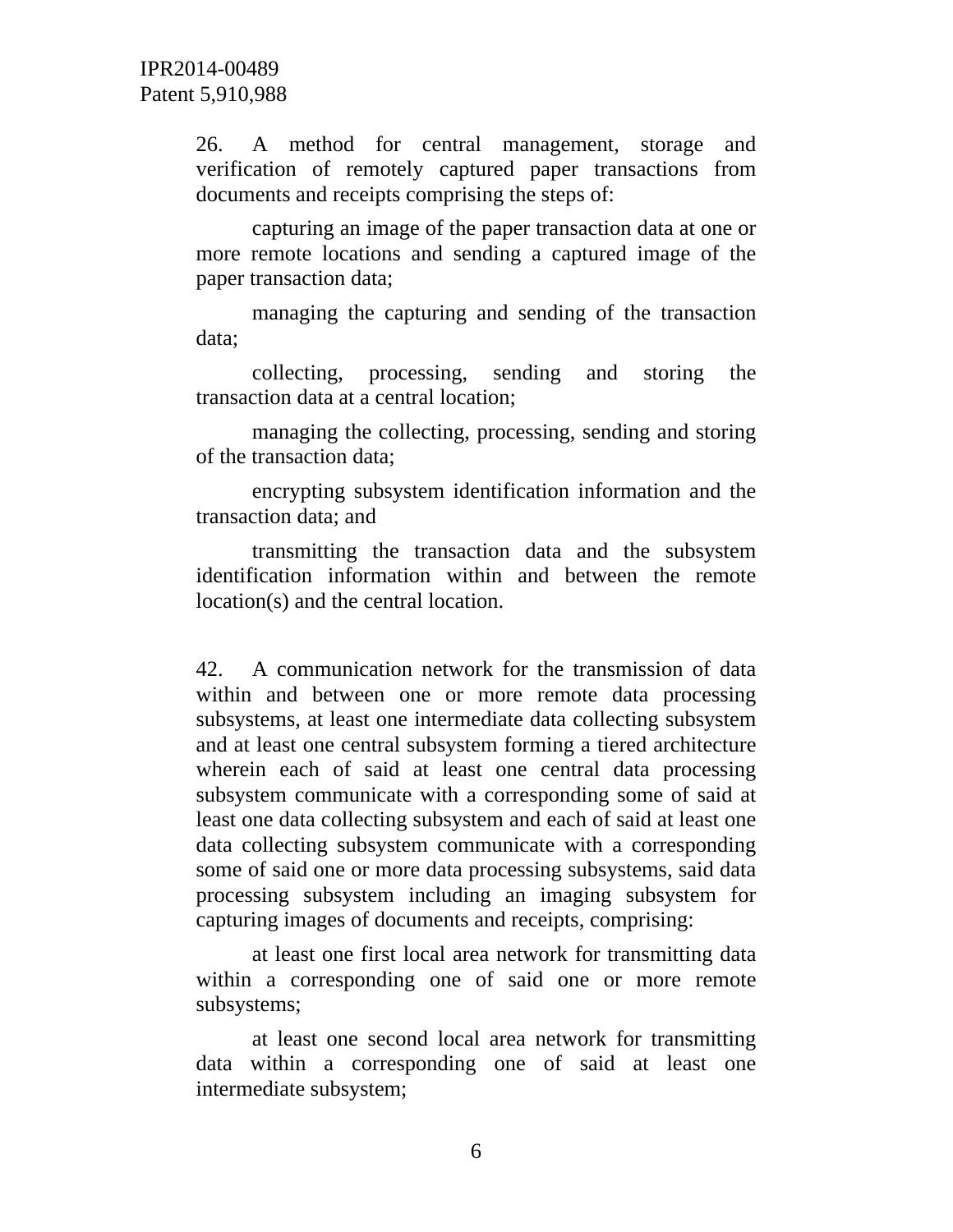at least one third local area network for transmitting data within a corresponding one of said at least one central subsystem; and

at least one wide area network for transmitting data between said one or more remote subsystems, said at least one intermediate subsystem and said at least one central subsystem.

# *D. References Relied Upon*

Petitioner relies upon the following references and the declaration of

Mr. Stephen Gray (Ex. 1004):

| NATHAN J. MULLER, COMPUTERIZED DOCUMENT IMAGING<br>SYSTEMS: TECHNOLOGY AND APPLICATIONS (Artech House,<br>Inc., 1993) ("Imaging Systems") |              |               |          |  |
|-------------------------------------------------------------------------------------------------------------------------------------------|--------------|---------------|----------|--|
| INTERNATIONAL BUSINESS MACHINES CORP., 3890 DOCUMENT<br>PROCESSOR APPLICATION PROGRAMMING (1 <sup>st</sup> ed. 1985) ("IBM")              |              |               |          |  |
| Liu                                                                                                                                       | US 5,031,089 | July 9, 1991  | Ex. 1010 |  |
| Ex. 1011<br>ROBERT P. DAVIDSON & NATHAN J. MULLER,<br><b>INTERNETWORKING LANS (Artech House, Inc., 1992)</b><br>("Internetworking LANs")  |              |               |          |  |
| Golden                                                                                                                                    | US 5,774,872 | June 30, 1998 | Ex. 1012 |  |
| <b>Berger</b>                                                                                                                             | US 5,091,975 | Feb. 25, 1992 | Ex. 1013 |  |
| Lovendusky                                                                                                                                | US 3,818,187 | June 18, 1974 | Ex. 1014 |  |
| Holt                                                                                                                                      | US 5,097,517 | Mar. 17, 1992 | Ex. 1015 |  |
| Hoffman                                                                                                                                   | US 5,613,012 | Mar. 18, 1997 | Ex. 1016 |  |

# *E. The Asserted Grounds of Unpatentability*

Petitioner argues that the challenged claims are unpatentable based

upon the following grounds:

| <b>Reference(s)</b>              |                   | <b>Basis</b>   Claims Challenged               |
|----------------------------------|-------------------|------------------------------------------------|
| Imaging Systems, Golden, and     |                   | $\vert$ § 103 $\vert$ 42-50, 70-75, 78-83, 93- |
| Internetworking LANs             |                   | 118, and 121                                   |
| Imaging Systems, IBM,            | $\frac{8}{9}$ 103 | $  22-25, 36, 38-41, 66-69, 84-$               |
| Internetworking LANs, and Golden |                   | 92, 119, 120, 122, and 123                     |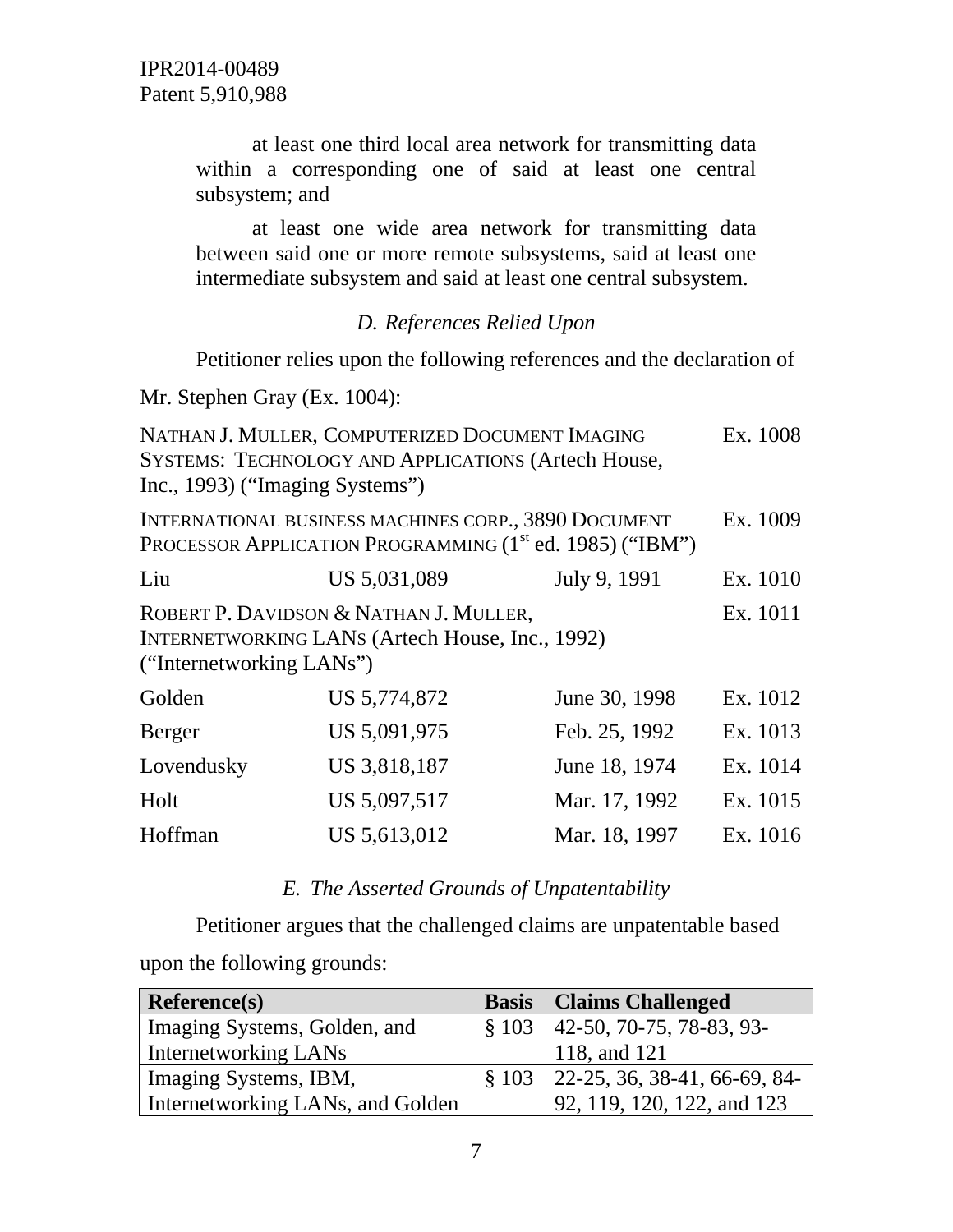IPR2014-00489 Patent 5,910,988

| <b>Reference(s)</b>                | <b>Basis</b> | <b>Claims Challenged</b>  |
|------------------------------------|--------------|---------------------------|
| Imaging Systems, IBM,              | \$103        | 37                        |
| Internetworking LANs, Golden, and  |              |                           |
| Liu                                |              |                           |
| Imaging Systems, Golden,           | \$103        | 76                        |
| Internetworking LANs, and          |              |                           |
| Lovendusky                         |              |                           |
| Imaging Systems, Golden,           | § 103        | 77                        |
| Internetworking LANs, and Holt     |              |                           |
| Imaging Systems, Golden,           | $§$ 103      | 45, 50, 96, 101, 105, and |
| Internetworking LANs, and at least |              | 113                       |
| one of Berger or Hoffman           |              |                           |
| Imaging Systems, Golden,           | \$103        | 87 and 92                 |
| Internetworking LANs, IBM, and at  |              |                           |
| least one of Berger or Hoffman     |              |                           |

#### II. ANALYSIS

#### *A. 315(b)*

Patent Owner argues that the Petition should be denied under 35 U.S.C. § 315(b) because Petitioner was served with a Third Party Complaint around June 8, 2012, more than one year prior to the filing of the Petition. Prelim. Resp. 4-5. Section 315(b) of Title 35 of the United States Code bars institution of *inter partes* review when the petition is filed more than one year after the petitioner (or the petitioner's real party in interest or privy) is served with a complaint *alleging infringement of the patent*. 35 U.S.C. § 315(b); 37 C.F.R. § 42.101(b). Patent Owner does not allege, however, that the Third Party Complaint served upon Petitioner alleged infringement of the '988 patent. Based upon our review of the docket in *DataTreasury v. Austin Bank*, No. 6:11-CV-00470 (E.D. Tex.), the Third Party Complaint (Dkt. No. 225) filed against Petitioner on June 8, 2012, did *not* allege infringement of the '988 patent. Ex. 3001. It alleged breach of contract and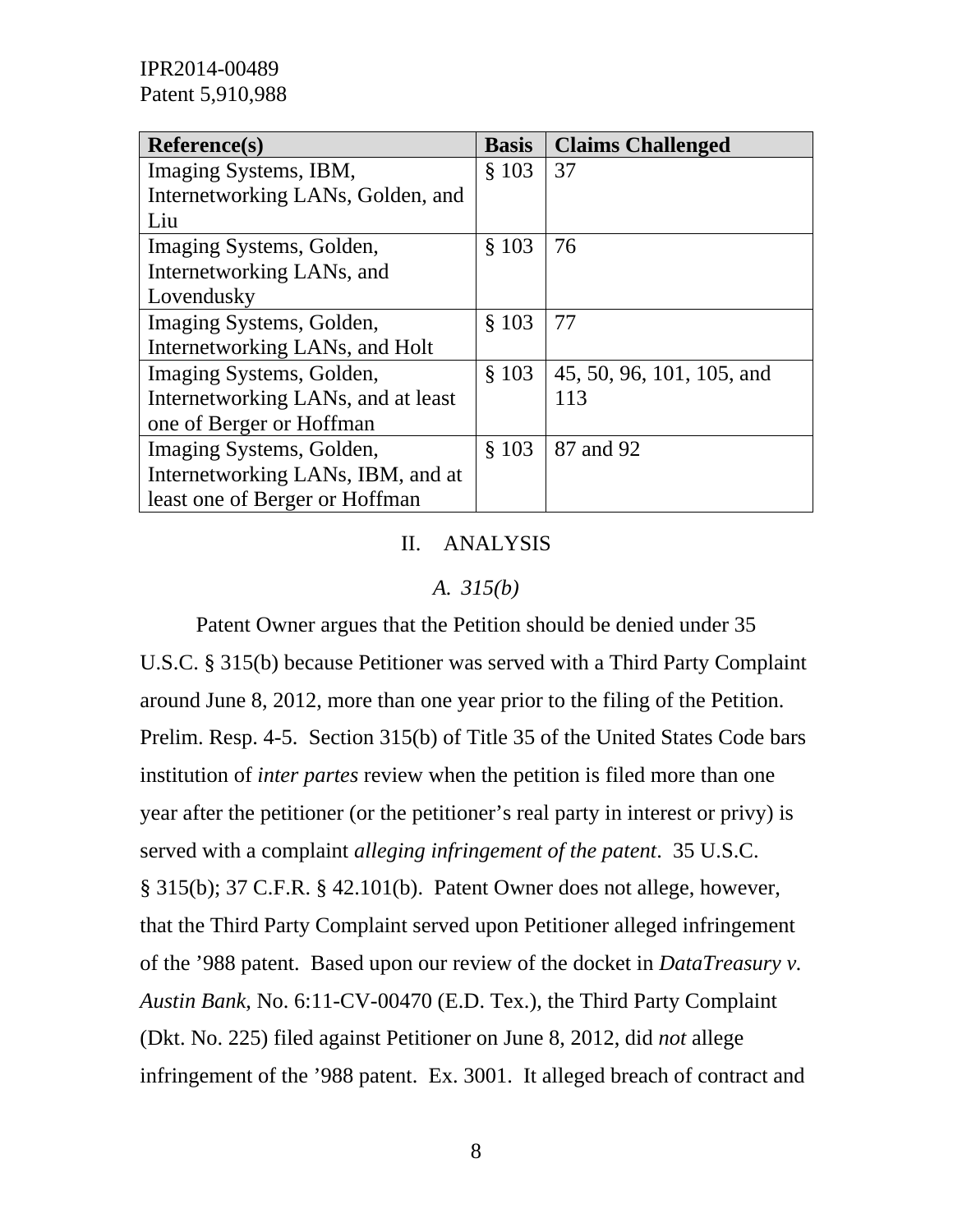sought a declaratory judgment as to indemnity, warranty against infringement, and common law indemnity. *Id.* Because these causes of action are not an allegation of infringement of the '988 patent, we conclude that the Petition is not barred under § 315(b).

### *B. The Asserted Grounds*

In light of the arguments and evidence, Petitioner has not established a reasonable likelihood that the challenged claims are unpatentable for the reasons discussed below.

Under our rules, the petition must contain a "full statement of the reasons for the relief requested, including a detailed explanation of the significance of the evidence  $\dots$ ." 37 C.F.R. § 42.22(a)(2). We, therefore, decline to consider information presented in a supporting declaration, but not discussed sufficiently in a petition; among other reasons, doing so would permit the use of declarations to circumvent the page limits that apply to petitions. For the same reasons, our rules prohibit arguments made in a supporting document from being incorporated by reference into a petition. *See* 37 C.F.R. § 42.6(a)(3).

Petitioner alleges seven grounds of unpatentability. Pet. 18-55. For each ground, Petitioner provides a claim-by-claim analysis in which it alleges that the prior art teaches or suggests each element of the claim. *Id.* Petitioner cites, with few exceptions, only to the Declaration of Stephen Gray ("Gray Declaration"). *Id.* The Gray Declaration comprises 1,278 paragraphs across 287 pages. Ex. 1004. In those paragraphs, Mr. Gray cites almost exclusively to a 1,003-page, single-spaced, claim chart in landscape format appended to his Declaration as Exhibit A. In the claim chart, Mr. Gray cites to the references themselves. Ex. 1004, Ex. A. As a result, the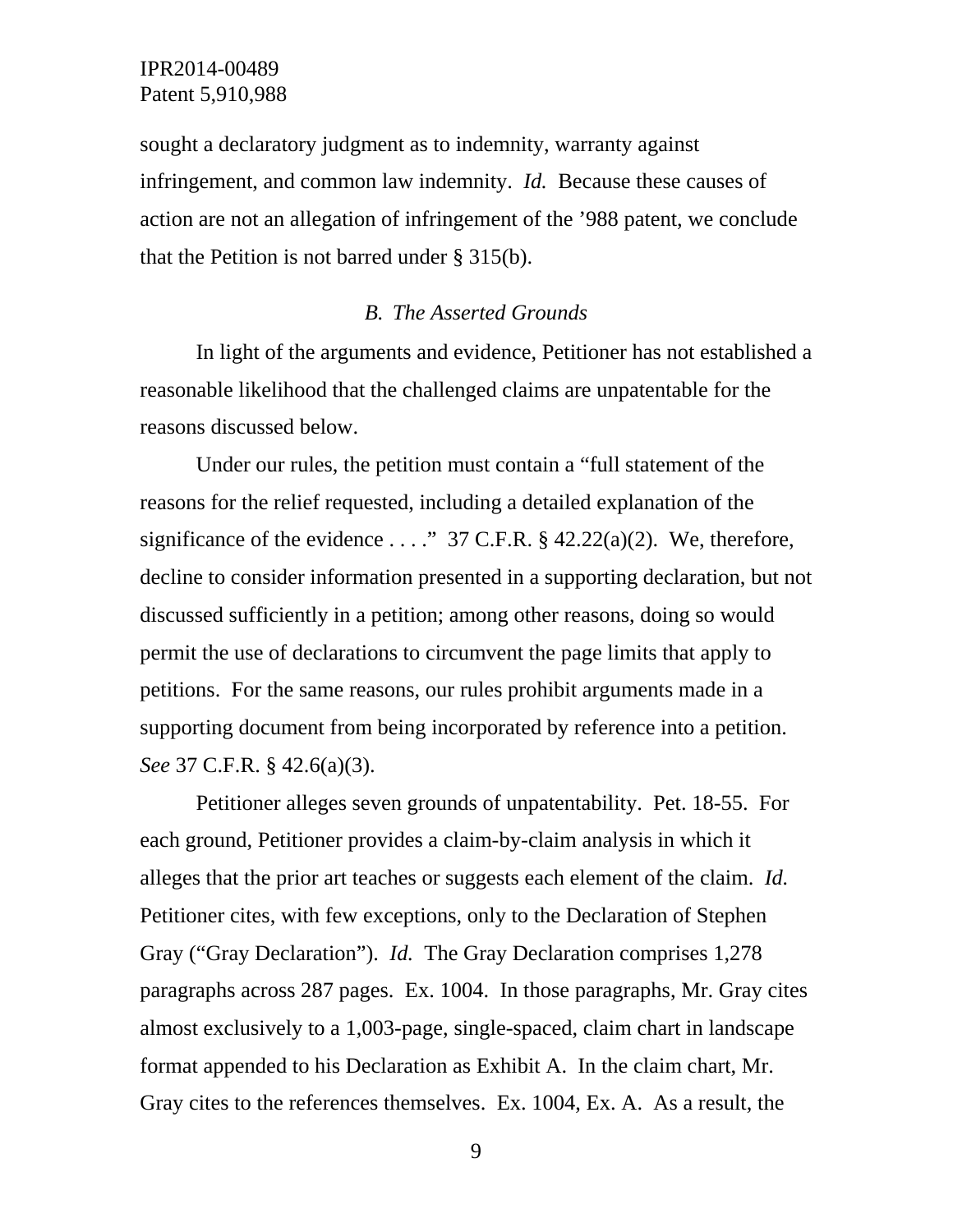# IPR2014-00489 Patent 5,910,988

Petition involves three levels of incorporation: (1) the Petition incorporates the Gray Declaration; (2) the Gray Declaration incorporates the claim chart; (3) the claim chart incorporates from the references themselves.

For the first ground (Pet. 18-38), for example, Petitioner's analysis of independent claim 42 cites exclusively to the Gray Declaration, but for two citations to Golden (Exhibit 1012) on page 23. Pet. 19-25. In the nineteen paragraphs of the Gray Declaration cited for claim 42, Mr. Gray cites exclusively to a claim chart appended to his Declaration as Exhibit A, but for two citations to Golden in paragraph 732. Ex. 1004 ¶¶ 715-734. In the thirty-six pages of claim chart analyzing claim 42, Petitioner cites, finally, to the references themselves. Ex. 1004, Ex. A, 163-199. The end result is that six pages of Petition expand to thirty-six pages of citations to references. Petitioner uses the same approach for the other six grounds.

On this record, the Petition's extensive reliance on citations to the Gray Declaration in lieu of citations to the references themselves amounts to an incorporation by reference of arguments made in the Gray Declaration into the Petition, thereby circumventing the page limits that apply to petitions. We, therefore, decline to consider the information found only in the Gray Declaration.

Based on the analysis presented in the Petition itself, and on our review of the portions of references cited in the Petition, Petitioner has not met its burden in establishing a reasonable likelihood that the challenged claims are unpatentable. Although the Petition includes some citations to the references themselves, those citations do not identify sufficiently the portions of the references alleged to teach or suggest the limitations of the challenged claims. This is not a case where the references relied upon are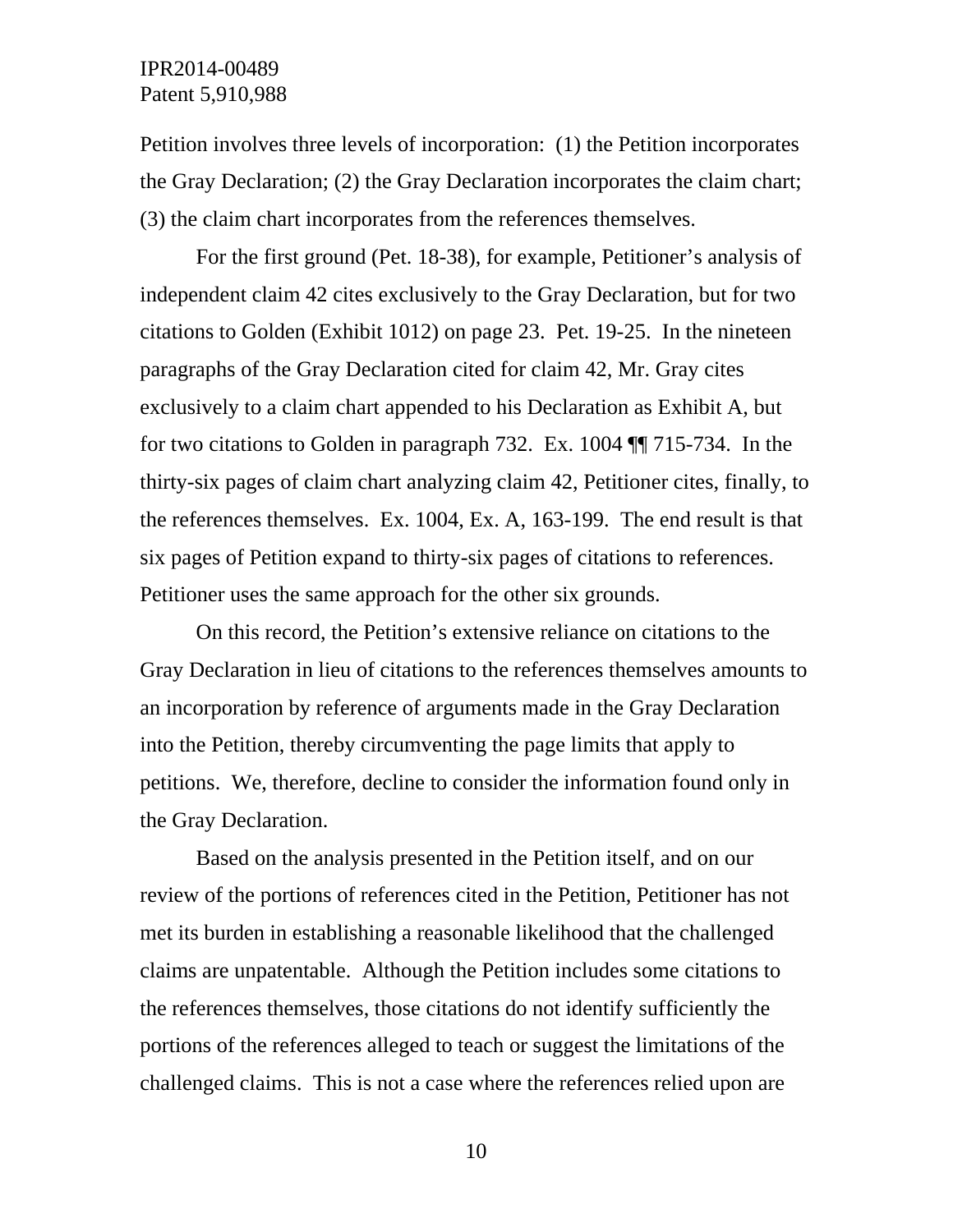# IPR2014-00489 Patent 5,910,988

short documents that may be understood easily absent direct pointers to relevant disclosure. The references are voluminous. The most frequently cited references—Imaging Systems, IBM, and Internetworking LANs—are 334 pages, 362 pages, and 296 pages, respectively. Exs. 1008, 1009, 1011. The few direct citations to the references themselves are not sufficient to establish a reasonable likelihood that the challenged claims are unpatentable.

## III. CONCLUSION

For the foregoing reasons, we determine that the information presented in the Petition does not establish that there is a reasonable likelihood that Petitioner would prevail in establishing the unpatentability of the challenged claims of the '988 patent. Accordingly, we deny the Petition and do not institute an *inter partes* review of the challenged claims of the '988 patent.

### IV. ORDER

## Accordingly, it is

ORDERED that the Petition challenging the patentability of claims 22-25, 36-50, and 66-123 of U.S. Patent No. 5,910,988 is *denied* and no trial is instituted.